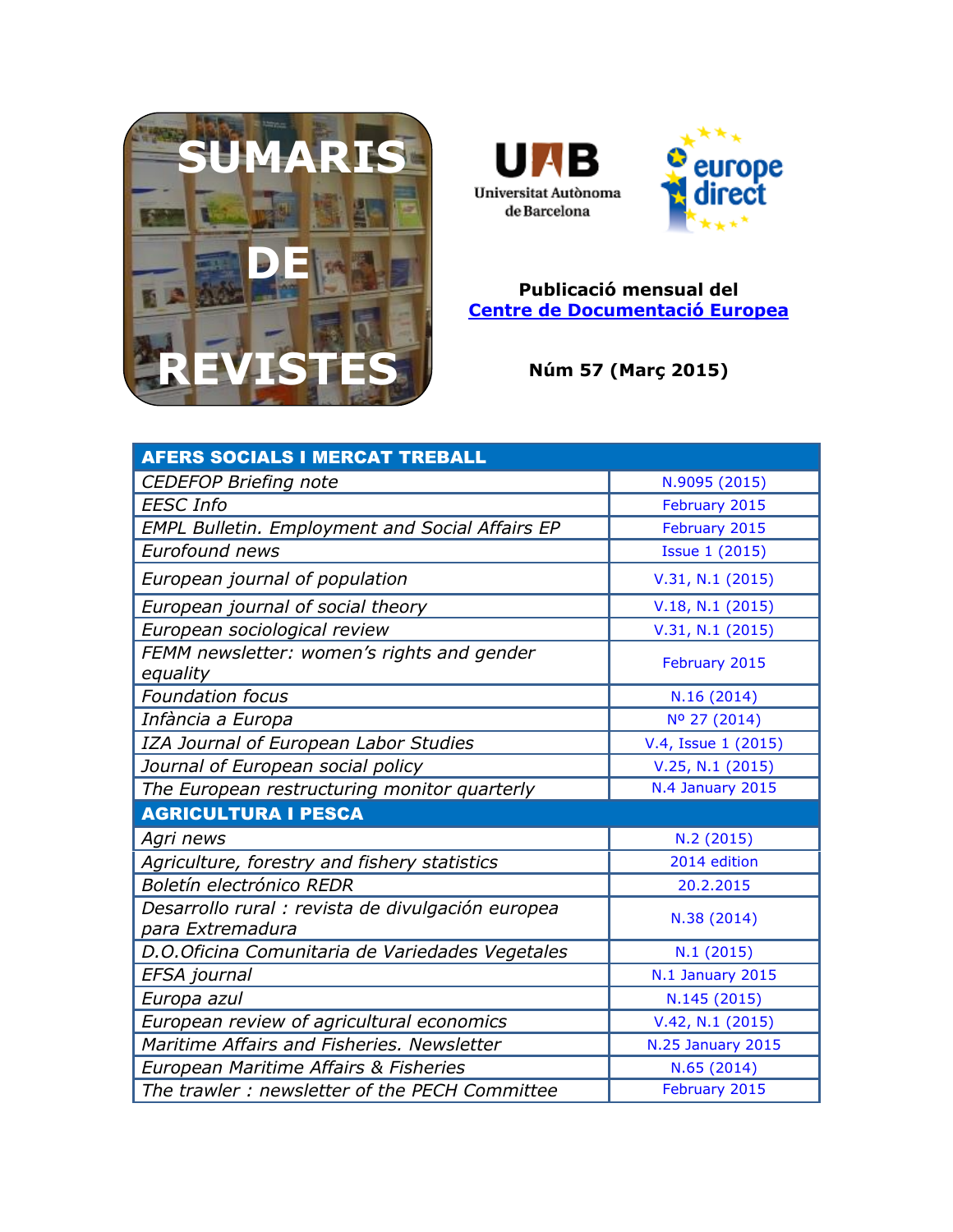| <b>AUDIOVISUALS I MITJANS DE COMUNICACIÓ</b>       |                      |
|----------------------------------------------------|----------------------|
| European Journal of Communication                  | V.30, N.1 (2015)     |
| IRIS: Legal Observations of the European Audiv.Ob  | $2015 - 2$           |
| Yearbook: Television, cinema, video and on-        | 2014                 |
| demand audiovisual services in Europe              |                      |
|                                                    |                      |
| CIÈNCIA, TECNOLOGIA I SOCIETAT DE LA INFORMACIÓ    |                      |
| European Data Protection Supervisor Newsletter     | N.44 February 2015   |
| European Researcher                                | V.90(2015)           |
| International research update                      | N.53 (February 2015) |
| <b>JRC Newsletter</b>                              | January 2015         |
| Research*eu results magazine                       | N.39 February 2015   |
|                                                    |                      |
| DESENVOLUPAMENT I AJUDA HUMANITÀRIA                |                      |
| Cooperation and conflict                           | V.50, N.1 (2015)     |
| Desarrollo económico: revista de ciencias sociales | N. 212 (2014)        |
| Development policy review                          | V.33, Issue 2 (2015) |
| <b>ECHO Daily Flash</b>                            | Diari                |
| Review of development economics                    | V.19, N.1 (2015)     |
| Revue d'économie du développement                  | Vol. 22, N.4 (2014)  |
| <b>Revue Tiers Monde</b>                           | N.220 (2014)         |
| The Journal of development studies                 | V.50, N.12(2014)     |
| <b>World Development</b>                           | V.69(2015)           |
|                                                    |                      |
| <b>ECONOMIA &amp; FINANCES</b>                     |                      |
| Alternativas económicas                            | N.22 (2015)          |
| Basic figures on the EU                            | First quarter 2015   |
| BioRes Bridges Trade: analysis and new son trade   | V.9, N.1 (2015)      |
| and environment                                    |                      |
| Bulletin de l'Observatoire des politiques          | N.31 Hiver 2014      |
| économiques en Europe                              |                      |
| Committee on Budgets newsletter                    | 26.2.2015            |
| Cuadernos de información económica                 | N.244 (2015)         |
| <b>EC Tax review</b>                               | V.24/1(2015)         |
| <b>ECB Occasional paper</b>                        | N.160 (2015)         |
| <b>ECB Working papers</b>                          | N.1759 Feb 2015      |
| <b>ECFIN E-news</b>                                | N.113 Feb. (2015)    |
| <b>ECON Online</b>                                 | N.109 (23.2.2015)    |
| <b>EEAG Report on the European Economy</b>         | 2015                 |
| <b>EIB Economic Papers</b>                         | 5.2.2015             |
| <b>EIB Newsletter</b>                              | February 2015        |
| <b>EU Trade news</b>                               | 26.2.2015            |
| European economic review                           | V.74 February 2015   |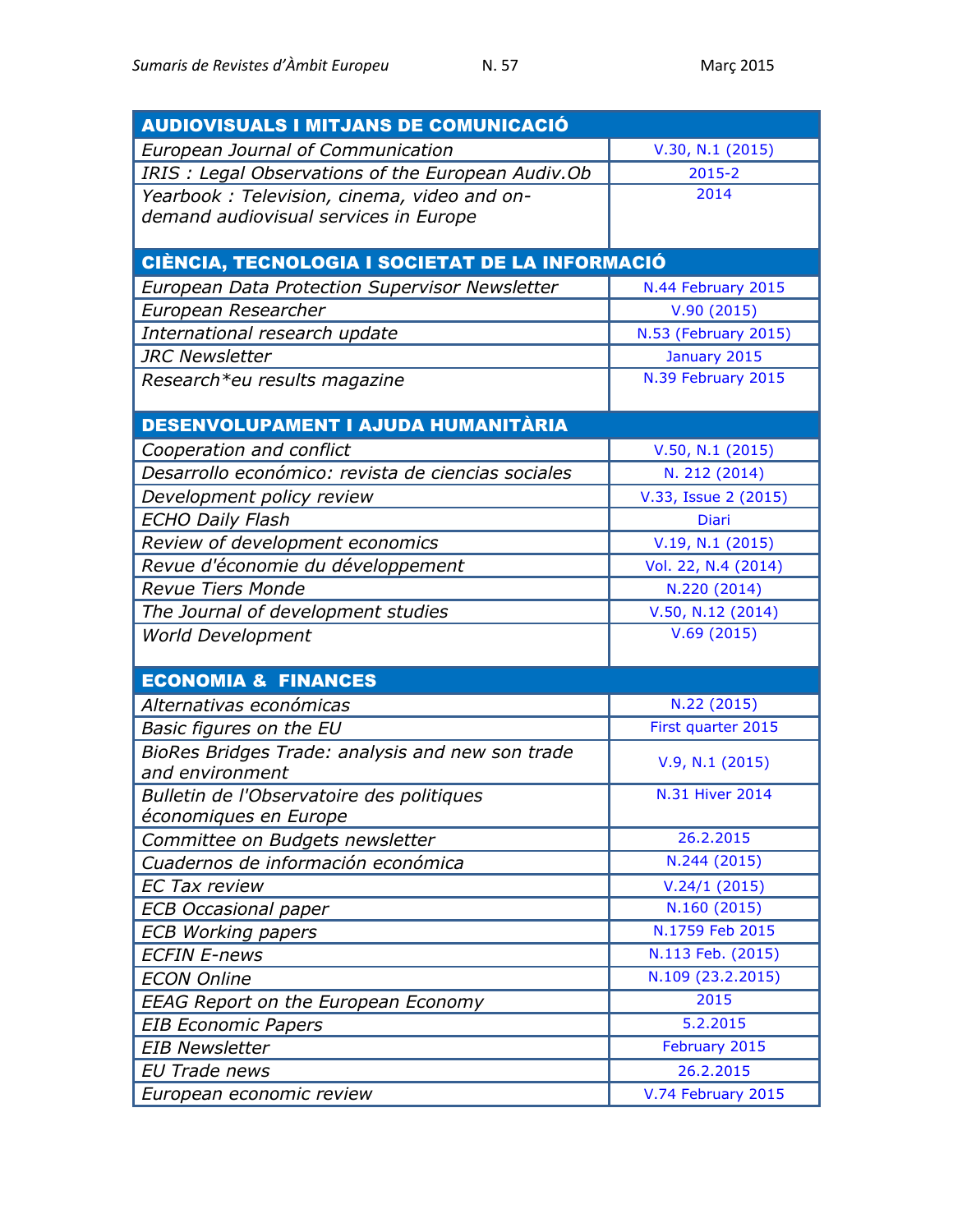| European economy. Economic papers                | N.545 (2015)               |
|--------------------------------------------------|----------------------------|
| European economy. Occasional papers              | N.210 (2015)               |
| European journal of law and economics            | V.39, N.1 (2015)           |
| European journal of political economy            | V.38 June 2015             |
| Eurostatistics - Data for short-term economic    | 12-2014                    |
| analysis                                         |                            |
| <b>Global Trade and Customs Journal</b>          | V.10, Issue 3 (2015)       |
| Harmonised indices of consumer prices            | January 2015               |
| <b>IMCO Newsletter</b>                           | N.55, January 2015         |
| INTA newsletter of the EP Committee on           | N.52, February 2015        |
| <b>International Trade</b>                       |                            |
| <b>Intereconomics</b>                            | V.50, N.1 (2015)           |
| Journal - Tribunal de Cuentas Europeo            | N.3 (2015)                 |
| Journal of economic growth                       | V.20, N.1 (2015)           |
| Journal of the European Economic Association     | $V.13, N.1$ (2015)         |
| Key figures on Europe                            | 2014 ed.                   |
| Legal issues of economic integration             | $\overline{V.42}/1$ (2015) |
| Taxation and customs union                       | 27.2.2015                  |
| <b>Taxation papers</b>                           | N.53 (2015)                |
| The European journal of comparative economics    | V.11, N.2 (2014)           |
| TCE. Informes y dictámenes                       | N.24 (2014)                |
|                                                  |                            |
|                                                  |                            |
| <b>EDUCACIÓ &amp; CULTURA</b>                    |                            |
| <b>CEDEFOP Briefing notes</b>                    | N. 9095 (2015)             |
| C-News : culturelink newsletter                  | N.95 (2015)                |
| European Infonet Adult Education-Newsletter      | N.1(2015)                  |
| Eurydice news                                    | 30.1.2015                  |
| eZine (ECF)                                      | February 2015              |
| Infància a Europa                                | N.27 (2014)                |
|                                                  |                            |
| <b>EMPRESA &amp; INDÚSTRIA</b>                   |                            |
| Alicante news                                    | February 2015              |
| Competition weekly news summary                  | (27.2.2015)                |
| e-Competitions: antitrust case laws e-Bulletin   | February 2015              |
| European business law review                     | V. 26/1 (2015)             |
| European business review                         | V.27, N.2 (2015)           |
| European company law                             | V.12/1(2015)               |
| European patent bulletin                         | N.1509 (25.2.2015)         |
| Office for Harmonization in the Internal Market: | <b>March 2015</b>          |
| Official journal                                 |                            |
|                                                  |                            |
|                                                  |                            |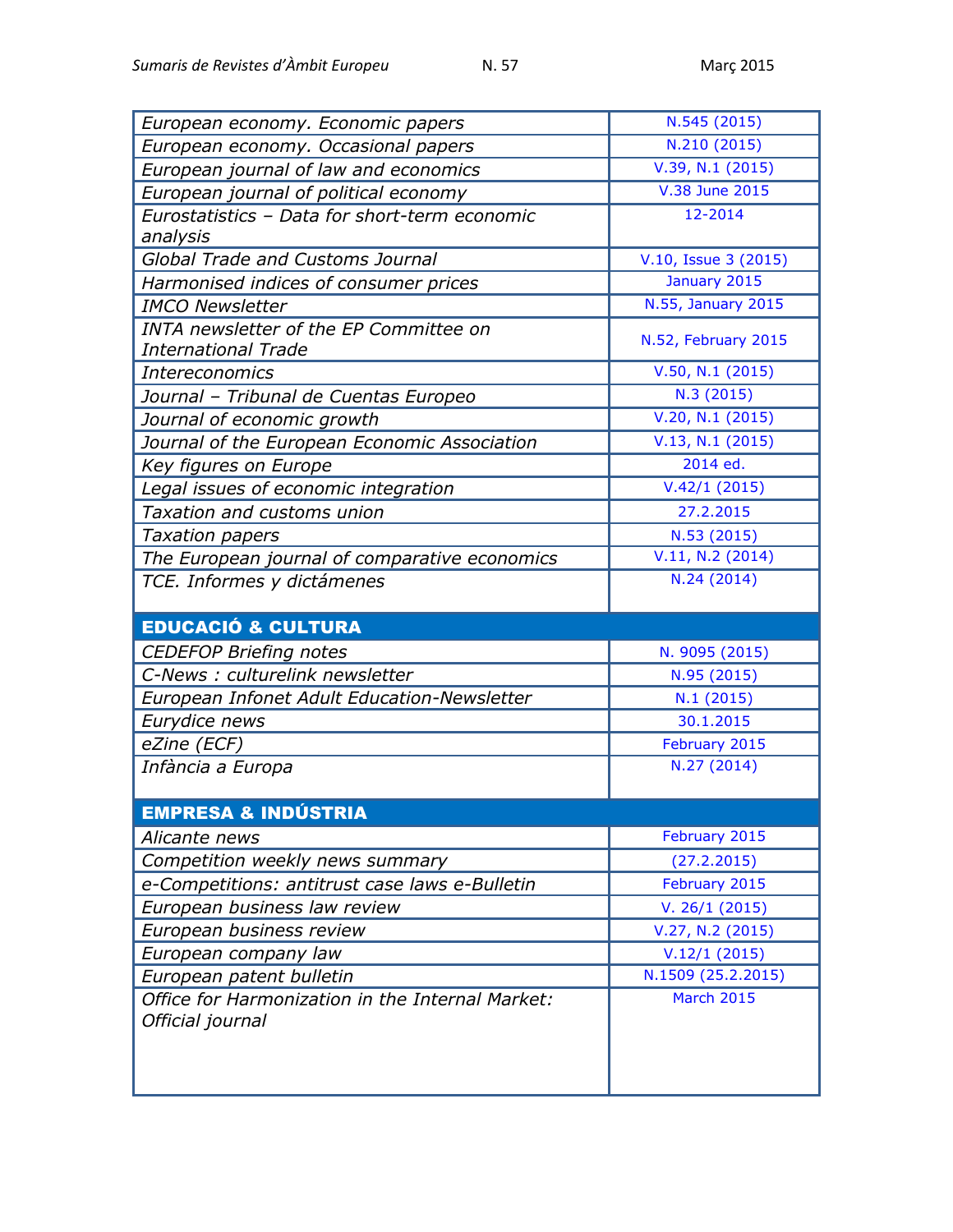| <b>INTEGRACIÓ EUROPEA I GOVERNANÇA</b>                       |                              |
|--------------------------------------------------------------|------------------------------|
| Comparative European politics                                | V.13, N.2 (2015)             |
| Confrontations Europe, La revue                              | N.108 (2015)                 |
| <b>EUI Working Papers RSCAS</b>                              | N.17 (2015)                  |
| European studies newsletter                                  | February 2015                |
| <b>European Union Politics</b>                               | V.16, N.1 (2015)             |
| EuropeanVoice                                                | <b>Diari</b>                 |
| Europe's world                                               | <b>N.29 Spring 2015</b>      |
| Journal of common market studies                             | V.53, N.2 (2015)             |
| Journal of contemporary European research                    | V.11, N.1 (2015)             |
| Journal of European Public Policy                            | V.22, Issue 4 (2015)         |
| Review of European Studies                                   | V.7, N.3 (2015)              |
| Revue du marché commun et de l'Union européenne              | N.585 (2015)                 |
| RUE. revista universitaria europea                           | N.21 (2014)                  |
| The New Federalist                                           | February 2015                |
| The Parliament Magazine                                      | Issue 406 Feb. (2015)        |
|                                                              |                              |
| <b>JUSTICIA, ASSUMPTES D'INTERIOR I DRETS DELS CIUTADANS</b> |                              |
| Cahiers de droit européen                                    | V.50, N.3 (2014)             |
| Europa e diritto privato                                     | N.3(2014)                    |
| Europe : actualité du droit communautaire                    | V.24, N.12(2014)             |
| European Data Protection Supervisor Newsletter               | N.44 February 2015           |
| European journal of crime, criminal law and criminal         | V.23, N.1 (2015)             |
| justice                                                      |                              |
| European law journal                                         | V.21, N.2 (2015)             |
| European review of private law                               | V.23/1(2015)                 |
| FRA newsletter                                               | February 2015                |
| Indret: revista para el análisis del derecho                 | N.1 (2015)                   |
| JURI report                                                  | <b>Issue 8 February 2015</b> |
| LaLey Unión Europea                                          | N.23 Febrero 2015            |
| Newsletter of the Venice Commission                          | N.4 (2014)                   |
| Revista de las Cortes Generales                              | N.89 (2013)                  |
| Revista europea de derechos fundamentales                    | N.23 (2014)                  |
| Revista general de derecho europeo                           | N.35 Enero 2015              |
| The International journal of human rights                    | V.19, N.2 (2015)             |
| Unión Europea Aranzadi                                       | N.12 (2014)                  |
|                                                              |                              |
| <b>MEDI AMBIENT I ENERGIA</b>                                |                              |
| <b>EcoAP Newsletter</b>                                      | (26.2.2015)                  |
| Energy, transport and environment indicators                 | 2014 ed.                     |
| ENVI News: newsletter from the EP Committee                  | <b>Issue 3 (2015)</b>        |
| Etat des énergies renouvelables en Europe                    | 2014                         |
| European energy and environmental law review                 | V.24/1(2015)                 |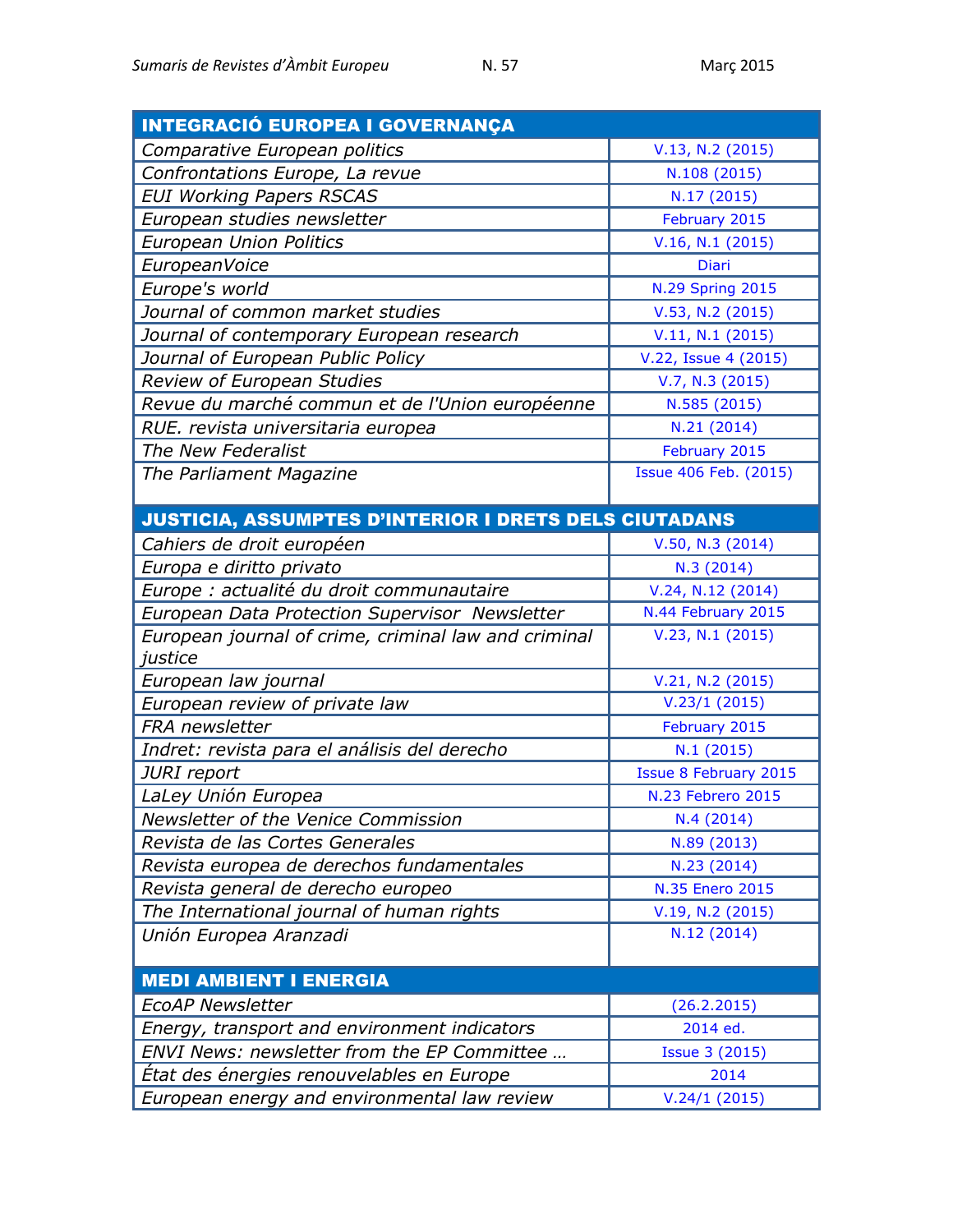| European Energy Journal                                                       | N. 14 2015               |
|-------------------------------------------------------------------------------|--------------------------|
| <b>LIFE</b> newsletter                                                        | <b>March 2015</b>        |
| Natura 2000: boletín de información naturaleza y<br>biodiversidad             | <b>N.37 January 2015</b> |
| Revista catalana de dret ambiental                                            | V.5, N.2 (2014)          |
| Science for environment policy. News alert                                    | <b>Issue 406</b>         |
|                                                                               |                          |
| <b>REGIONS I DESENVOLUPAMENT LOCAL</b>                                        |                          |
| <b>AER Newsletter</b>                                                         | N.25 March 2015          |
| Carta local : revista de la Federación Española de<br>Municipios y Provincias | N.276 Enero 2015         |
| Committee of the Regions: eNewsletter                                         | Febrero 2015             |
| Eurostat regional yearbook                                                    | 2014                     |
| Investigaciones regionales                                                    | N.30 (2014)              |
| Regiones y ciudades de Europa                                                 | N. 90 (2015)             |
|                                                                               |                          |
| <b>RELACIONS EXTERIORS I POLÍTICA DE SEGURETAT</b>                            |                          |
| Anuario americanista europeo                                                  | N.12 (2014)              |
| Boletín/Newsletter Elcano                                                     | N.177 (2015)             |
| <b>CBRNE-Terrorism newsletter</b>                                             | February 2015            |
| Central European journal of international and                                 | V.9, N.1 (2015)          |
| security studies (CEJISS)                                                     |                          |
| <b>CSDP Newsletter</b>                                                        | <b>N.2 March 2015</b>    |
| Esglobal                                                                      | <b>Marzo 2015</b>        |
| Estudios de política exterior                                                 | N.164 (2015)             |
| European foreign affairs review                                               | V.20, N.1 (2015)         |
| European journal of international law                                         | V.25, N.4(2014)          |
| European journal of international relations                                   | V.21, N.1 (2015)         |
| European security                                                             | V.24, N.2 (2015)         |
| Europe's world                                                                | <b>N.29 Spring 2015</b>  |
| Géoéconomie                                                                   | N.73 (2015)              |
| Informe semanal Política Exterior                                             | N.930 (16.3.2015)        |
| Journalisme et relations internationales                                      | N.154 (2013)             |
| Notes internacionals                                                          | N. 111 (2015)            |
| Opinión CIDOB                                                                 | N.312 (23.3.2015)        |
| Puentes para un diálogo. Europa-América Latina                                | N.151 (2015)             |
| Revista de la OTAN                                                            | 17.3.2015                |
| Revue internationale et stratégique                                           | N.97 (2015)              |
| <b>Weekly Compass</b>                                                         | (20.3.2015)              |
|                                                                               |                          |